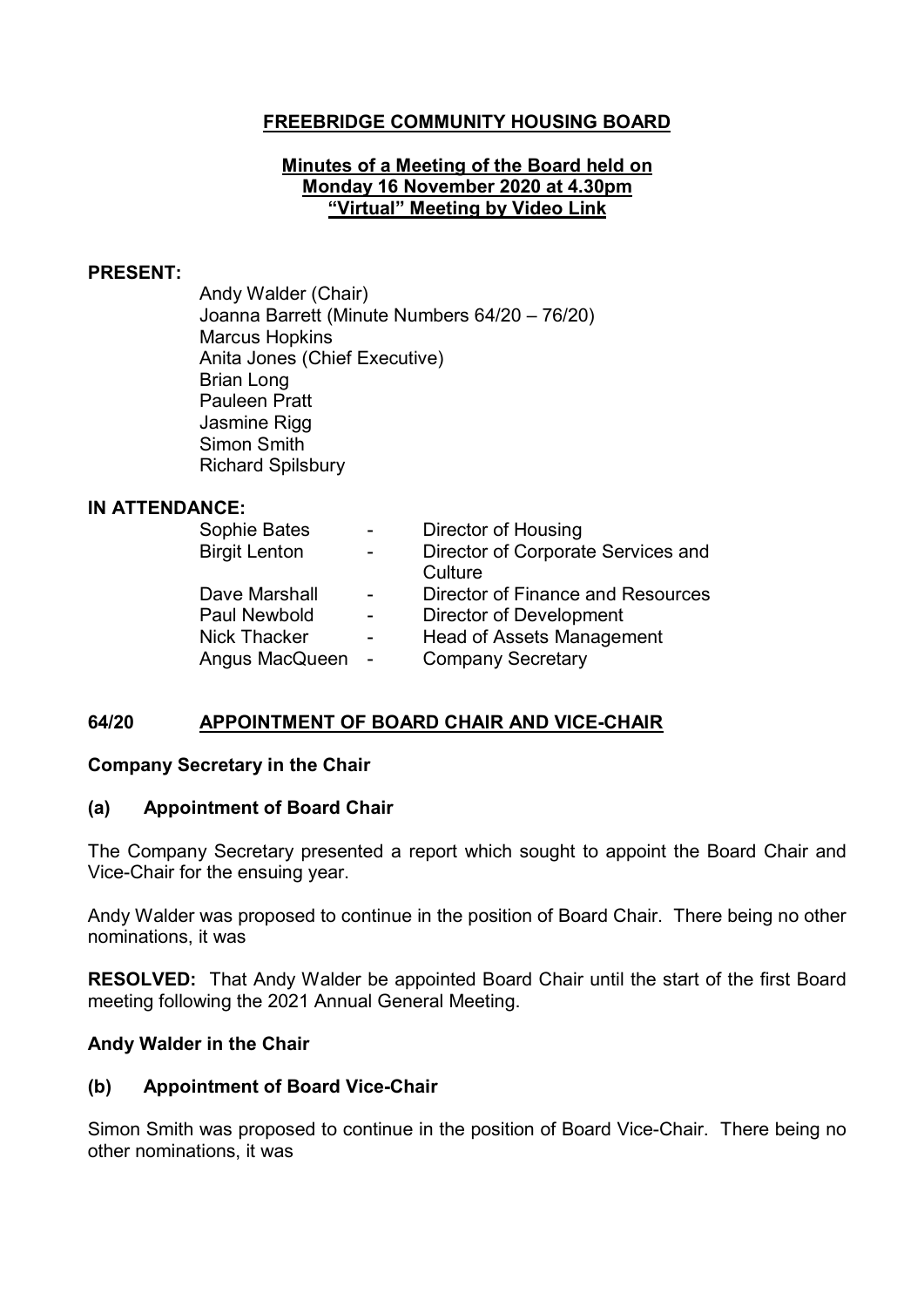**RESOLVED:** That Simon Smith be appointed Board Vice-Chair until the start of the first Board meeting following the 2021 Annual General Meeting.

## **(c) Role Profiles**

**RESOLVED:** That the ongoing approval of the role profiles of the Board Chair and Vice-Chair be confirmed.

### **65/20 APOLOGIES**

There were no apologies for absence.

### **66/20 MINUTES**

The minutes of the ordinary meeting held on 27 July 2020 and of the special meeting held on 7 September 2020 were confirmed as correct records, subject to amending minute number 52/20 to read "30 June 2020", rather than "31 June 2020".

The minutes would be signed by the Chair once the office had reopened following the current coronavirus (Covid-19) outbreak.

## **67/20 MATTERS ARISING**

There were no matters arising.

### **68/20 ACTION SHEET**

The Board noted the action sheet.

### **69/20 DECLARATIONS OF INTEREST**

Andy Walder declared an interest and withdrew from the meeting during the appointment of the Board Chair (minute number 64/20(a)).

Simon Smith declared an interest and withdrew from the meeting during the appointment of the Board Vice-Chair (minute number 64/20(b)).

Richard Spilsbury declared an interest in the item at minute number 81/20 – Appointment of Shareholders. As the item was for information and there was no discussion on it, the Board was content that he remain in the meeting for the item.

### **70/20 CHAIR'S UPDATE**

The Chair gave the following update on his activities since the last meeting:

- He had held regular meetings with the Chief Executive.
- He had met a number of newly-appointed Freebridge managers.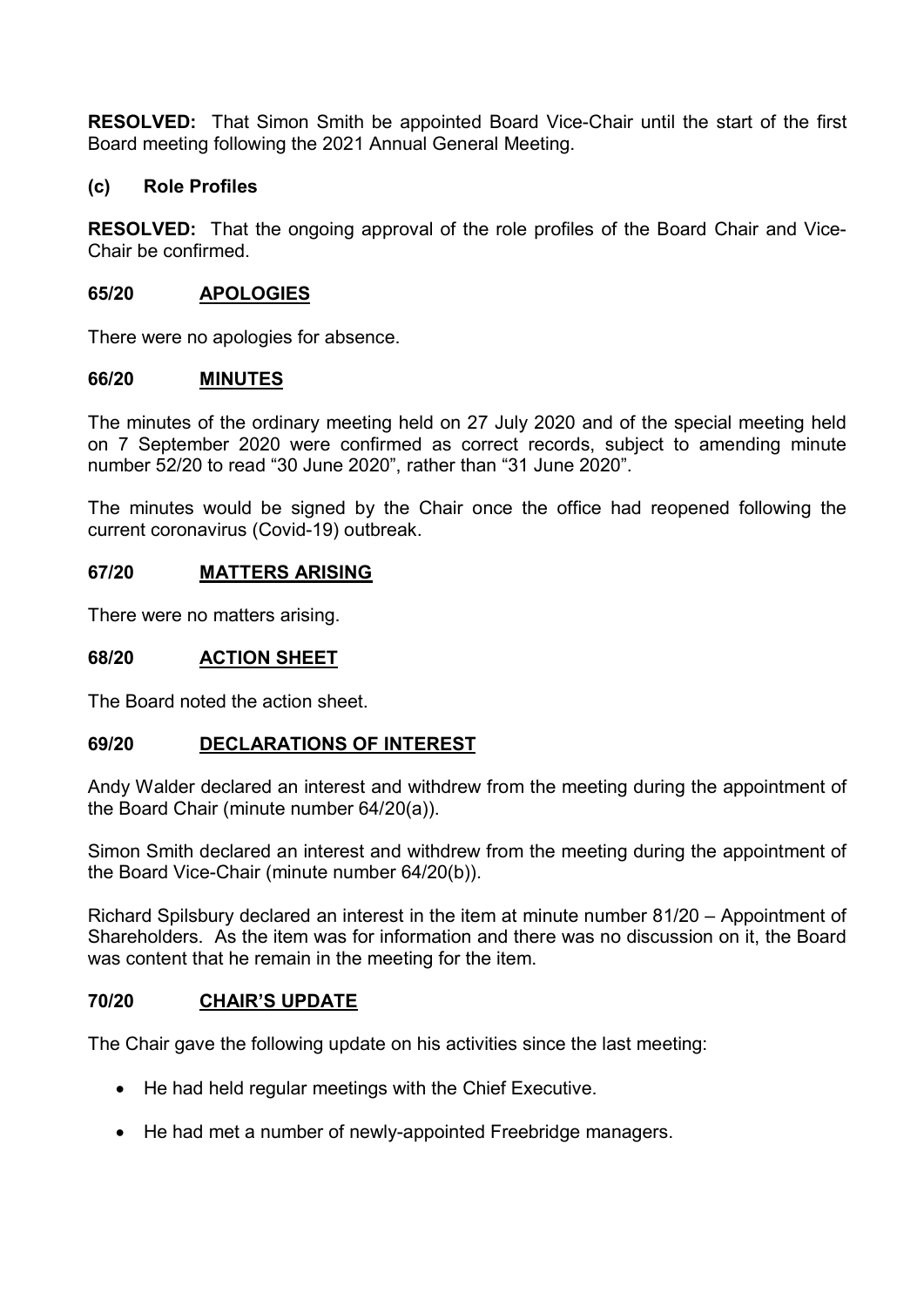- He had attended meetings with Chairs of other Placeshaping organisations; there was a desire to move away from central delivery to a more local approach.
- [Confidential Wording]
- He had sent an email to all employees to thank them for their ongoing efforts during the pandemic.

# **71/20 LEADERSHIP TEAM UPDATE**

## **(a) Introduction**

The Chief Executive presented the Leadership Team Update. Discussion took place on some aspects of the update, as set out below.

## **(b) Covid-19**

## [Confidential Wording]

The Director of Corporate Services and Culture advised that operatives had been issued with personal protective equipment to enable them to enter safely properties where there was covid-19 present. They would also be undergoing face fits to cater for both asbestos handling and working in properties where covid-19 was present. They had received training on how to use the equipment. Pauleen Pratt, who had some expertise in personal protective equipment as a result of her clinical background, was asked by the Chair to liaise directly with the Director of Corporate Services and Culture and to assure herself that appropriate equipment was being used.

The Chief Executive paid tribute to the employees, in particular the Placeshaping team, who were introducing initiatives to address problems of social isolation and wellbeing among tenants during the pandemic over the winter months. The Director of Housing stated that communications about these initiatives would be appearing in the local media shortly.

In answer to a question, the Director of Housing said that discussions were taking place, both at a strategic and operational level, with a view to tackling homelessness during the pandemic over the winter months. Freebridge was looking to make properties available to rough sleepers who had to self-isolate. Furthermore, although the ban on taking tenancy enforcement action had now been lifted, Freebridge would not be taking any such action until spring 2021.

## **(c) [Confidential wording]**

## **72/20 SECTOR UPDATE**

The Board noted a report which provided updates on emerging policy/legislative changes within housing or related sectors.

The Chair welcomed the report as a very useful addition to the Board papers.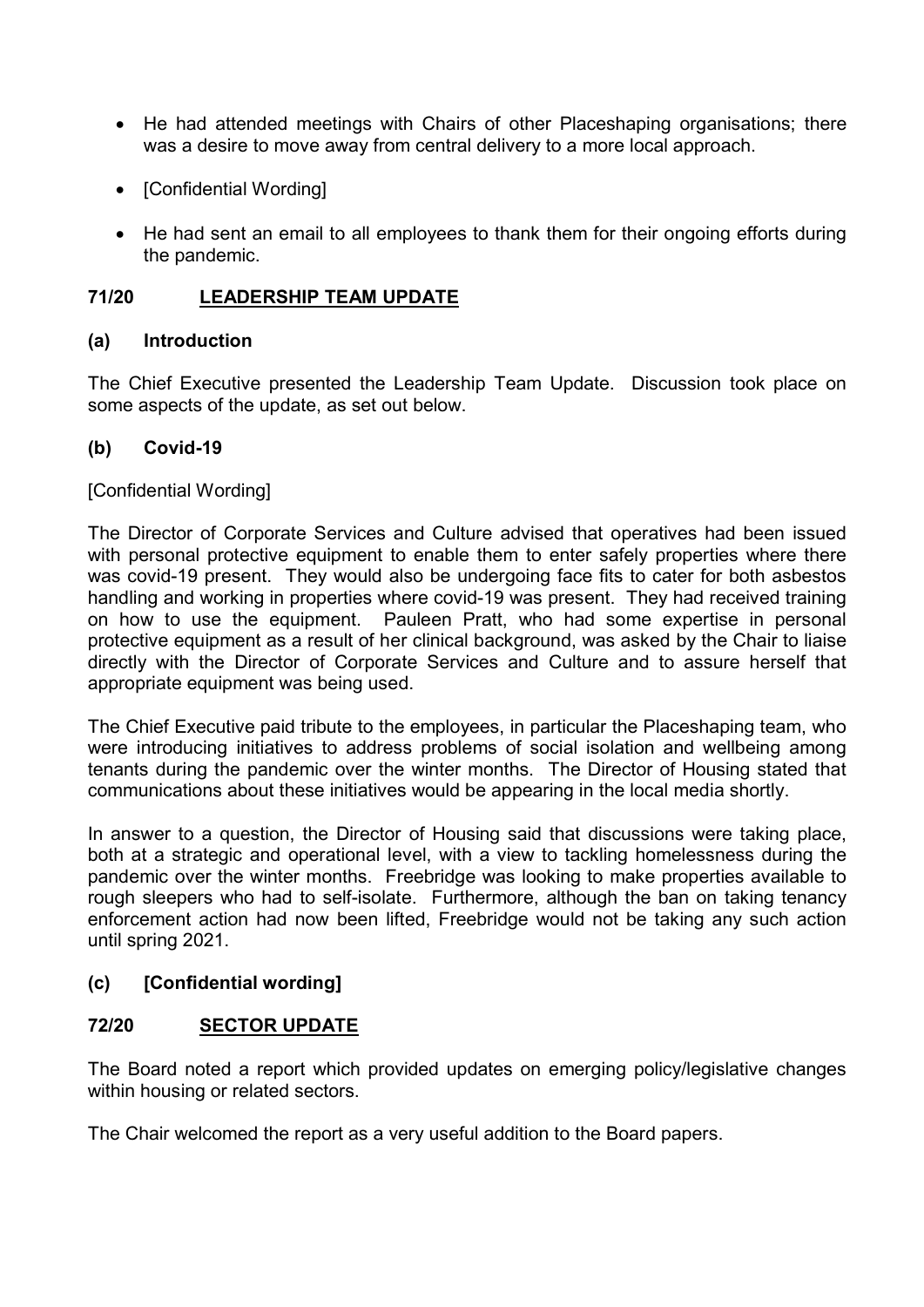# **73/20 PERFORMANCE PACK**

Confidential item

**74/20** Confidential item

## **75/20 ANNUAL INCOME REPORT 2021/22**

Confidential item

## **76/20 DEVELOPMENT STRATEGY 2021-26**

Confidential item

## **77/20 REPORT OF THE CHAIR OF THE AUDIT AND RISK COMMITTEE**

Richard Spilsbury, Chair of the Audit and Risk Committee, presented the Chair's report, which included the minutes, of the Committee's meeting held on 12 October 2020. He highlighted that there was a recommendation to the Board to agree the proposed target risk scores; these had been previously discussed at the Board's strategy afternoon on 7 September 2020.

**RESOLVED:** That the proposed target risk scores, as attached to the report, be approved.

### **78/20 REPORT OF THE CHAIR OF THE GOVERNANCE AND REMUNERATION COMMITTEE**

Pauleen Pratt, Chair of the Governance and Remuneration Committee, presented the Chair's report, which included the minutes, of the Committee's meeting held on 19 October 2020.

The Board observed that the Committee had discussed Board recruitment which was scheduled to begin in spring 2021. This timescale would be kept under review; it might be necessary to bring it forward in view of how quickly progress was being made, particularly around development.

### **79/20 REPORT OF THE CHAIR OF THE CUSTOMER SERVICE COMMITTEE**

Jasmine Rigg, Chair of the Customer Service Committee, presented the Chair's report, which included the minutes, of the Committee's meeting held on 2 November 2020.

[Confidential wording]

### **80/20 ANNUAL REPORT OF PLACESHAPING ACTIVITIES**

The Board noted the annual report of Placeshaping activities.

### **81/20 APPOINTMENT OF SHAREHOLDERS**

The Board noted a report on applications to become shareholders which had been approved.